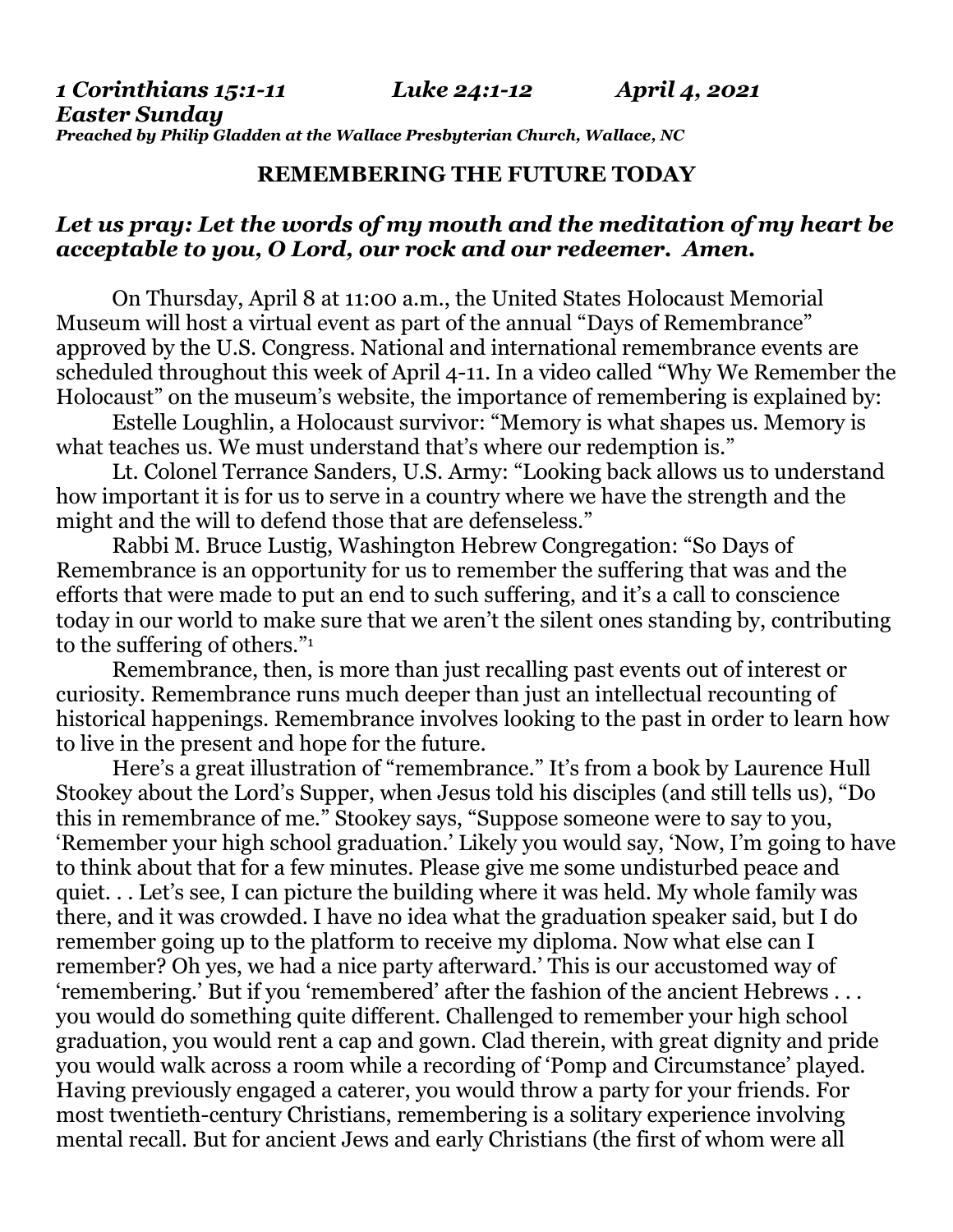Jews) remembrance was a corporate act in which the event remembered was experienced anew through ritual repetition. To remember was to do something, not to think about doing something."

Today is a Day of Remembrance. Easter is not just an annual celebration of some historical event 2000 years ago. To paraphrase Holocaust survivor Estelle Loughlin, our Easter memory is what shapes us. Our Easter memory is what teaches us. We must understand that's where our redemption is.

When the two men in dazzling clothes met the women at the tomb on the first day of the week, at early dawn, they said, "Why do you look for the living among the dead? He is not here, but has risen. Remember how he told you, while he was still in Galilee, that the Son of Man must be crucified, and on the third day rise again." The two men weren't just relaying hard facts. They were bringing Good News, the gospel. Then, Luke tells us, Mary Magdalene, Joanna, Mary the mother of James, and the other women with them "remembered his words." When they remembered, they believed! The empty tomb didn't prove anything to them, except that Jesus' body wasn't where they expected it to be – and that caused them to be perplexed. But remembering Jesus' words opened their eyes and opened their hearts to the possibilities of a brand-new future. As Stookey wrote, "To remember was to do something, not to think about doing something." When the women remembered, they were commissioned, and they hurried to share the good news with the eleven and all the rest.

This past week has been "Days of Remembrance" for Christians and Jews around the world, as people of faith have celebrated Holy Week and the Festival of the Passover at the same time. As we gather at the Lord's Table this morning, we remember Jesus sharing the bread and cup with his disciples as they celebrated the Passover meal. Jewish believers today still observe the ritual of the Seder meal, in which they act out the story of Passover. It is a celebration of God liberating his people from slavery in Egypt. As the meal is shared around the table, the story is told. But it's not just ancient history that is shared; it is told in the first person. The children are taught and the adults are reminded, "We commemorate Passover tonight because of what God did for us when we went out of Egypt" (even if the story is being told in April 2021).

As Jesus sat at the table with his disciples and celebrated the Passover, "he took a loaf of bread, and when he had given thanks, he broke it and gave it to them, saying, 'This is my body, which is given for you. Do this in remembrance of me.'" (Luke 22:19) And so we remember Jesus' death during Holy Week. But today we also celebrate his victory over sin and death through his resurrection. Even though we remember Jesus' death every time we break bread and drink from the cup, the Lord's Supper is not a memorial meal honoring a dead hero from the past. Instead, we enjoy communion with one another and with our risen, living Lord Jesus Christ. And we look to God's future when we will "eat and drink at Christ's table in Christ's kingdom." (Luke 22:30)

When we gather around the Lord's table, we remember what Jesus did for us during the Passover celebration 2,000 years ago and we include ourselves in the story. We might say, "We commemorate Easter because of what God did for us when he raised Jesus from the dead." As Easter people, we are called to remember what God has